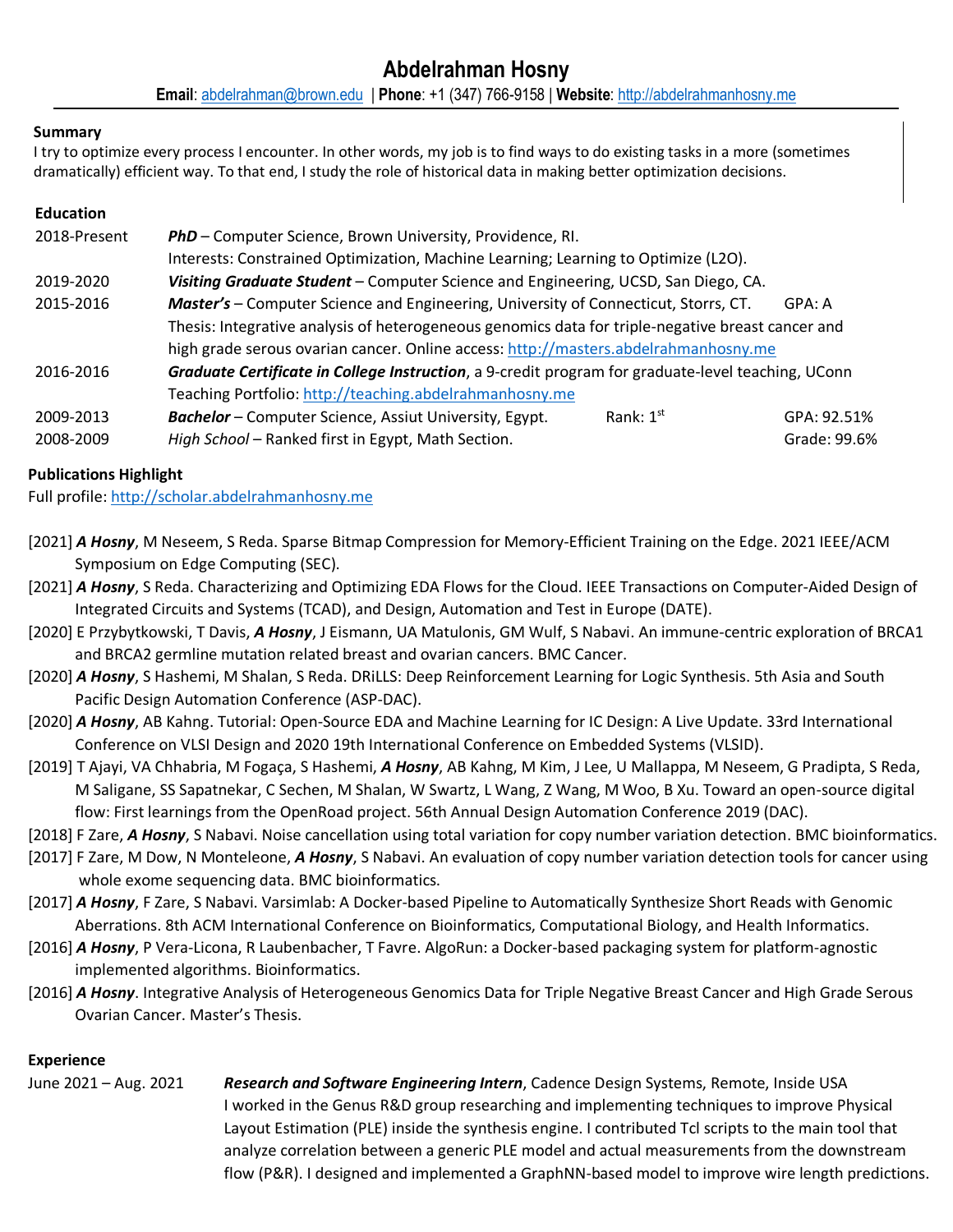| May 2020              | Co-founder, ShipBlu, Cairo, Egypt.                                                                                                     |
|-----------------------|----------------------------------------------------------------------------------------------------------------------------------------|
|                       | I co-founded ShipBlu with the goal of improving a centuries-old industry through machine-learning                                      |
|                       | methods. The last-mile delivery service in Egypt lacks operational efficiency due to many overlooked                                   |
|                       | optimization problems. ShipBlu reimagines core operations using combinatorial optimization                                             |
|                       |                                                                                                                                        |
| June 2019 - Sep. 2019 | methods, topped with machine-learning techniques to learn from existing data.<br>Research Intern, Microsoft Research, Redmond, WA, USA |
|                       | I worked at the Systems Research Group and Cloud Efficiency. My goal has been to study more                                            |
|                       | efficient solutions that increase datacenters resource utilization and save costs for Azure clients. I                                 |
|                       | worked at the Systems Research Group and Cloud Efficiency. My goal has been to study more efficient                                    |
|                       |                                                                                                                                        |
|                       | solutions that increase datacenters resource utilization and save costs for Azure clients.                                             |
| June 2017 - Aug. 2018 | Research & Development Engineer, xWARE Integrated Solutions, Assiut, Egypt.                                                            |
|                       | I collaborated with the business team to analyze clients' needs and propose technology solutions to                                    |
|                       | the market needs. In addition, I researched and executed best practices in software development                                        |
|                       | processes. Some of my contributions included: writing well-researched technical proposals that                                         |
|                       | address a specific need; directly interacted with clients and stakeholders to communicate the status of                                |
|                       | ongoing projects; designed and implemented a DevOps pipeline that improved team productivity and                                       |
|                       | reduced time-to-production releases; led a small software team executing an end-to-end SDLC.                                           |
| Jun. 2017 - Aug. 2018 | Teaching Assistant, Computer Science, Assiut University, Egypt                                                                         |
|                       | Courses Taught: Computer Architecture, Programming with Assembly for x86 architectures.                                                |
| Jan. 2016 - May. 2017 | Research Assistant, Center for Quantitative Medicine, UConn Health, CT, USA                                                            |
|                       | I collaborated with an interdisciplinary research team with the goal of advancing quantitative                                         |
|                       | medicine and health care. My role has focused on building support tools and computational platforms                                    |
|                       | for mathematical modeling and simulation of biomedically relevant systems. Some of my                                                  |
|                       | contributions included: AlgoPiper: a web-based software that enables building pipelines and                                            |
|                       | workflows of independent computational algorithms through a drag-n-drop graphical user interface;                                      |
|                       | TURING: A crowd-sourced platform for algorithms and analysis pipelines focused on time- and state                                      |
|                       | discrete dynamical systems. It features an easy way for developers to publish their own algorithms                                     |
|                       | and link them with others to create workflows for the analysis and use of systems within mathematics                                   |
|                       | and in applications to other fields such as biology and engineering.                                                                   |
| Jan. 2015-Dec. 2016   | Teaching Assistant, Computer Science and Engineering, University of Connecticut, CT, USA                                               |
|                       | Courses: Statistical Analysis of Computer Systems, Algorithms & Complexity.                                                            |
| Summer 2016           | Research Intern, Nabavi Lab, University of Connecticut, CT, USA                                                                        |
|                       | My role was to develop novel computational methods to identify candidate biomarkers of drug                                            |
|                       | resistant in heterogeneous cancer. I got trained on analyzing large heterogeneous datasets of human                                    |
|                       | DNA and RNA. My work during this internship inspired my Master's thesis project. In addition, I have                                   |
|                       | developed a simulation tool to augment Copy Number Variation (amplifications/deletions) in whole                                       |
|                       | genome sequencing in addition to targeted sequencing.                                                                                  |
| Jan. 2015-Dec. 2015   | Research Assistant, Center for Hardware Assurance, Security and Engineering, Electrical                                                |
|                       | and Computer Engineering, University of Connecticut, CT, USA                                                                           |
|                       | I have worked on a Big Data project sponsored by Comcast that analyzes and predicts anomalous user                                     |
|                       | behavior through analytic and learning algorithms. I have utilized different Python packages to build                                  |
|                       |                                                                                                                                        |
|                       | user models and predict anomalies followed by data visualization. I have also used Apache Spark to                                     |
|                       | transform our models into ones that are ready for Big Data analysis (in terms of volume and velocity).                                 |
| Summer 2015           | Research Intern, Center for Quantitative Medicine, UConn Health, CT, USA                                                               |
|                       | I have been the main contributor to AlgoRun open source platform. AlgoRun is a Docker-based                                            |
|                       | container template for computational algorithms. Using AlgoRun, we have been able to build                                             |
|                       | AlgoPiper to enable independent software modules and algorithms work together.                                                         |
| Oct. 2013-Dec. 2014   | Teaching Assistant, Computer Science, Assiut University, Egypt                                                                         |
|                       | Courses: Introduction to Object Oriented Programming using Java, Compilers Theory                                                      |
|                       |                                                                                                                                        |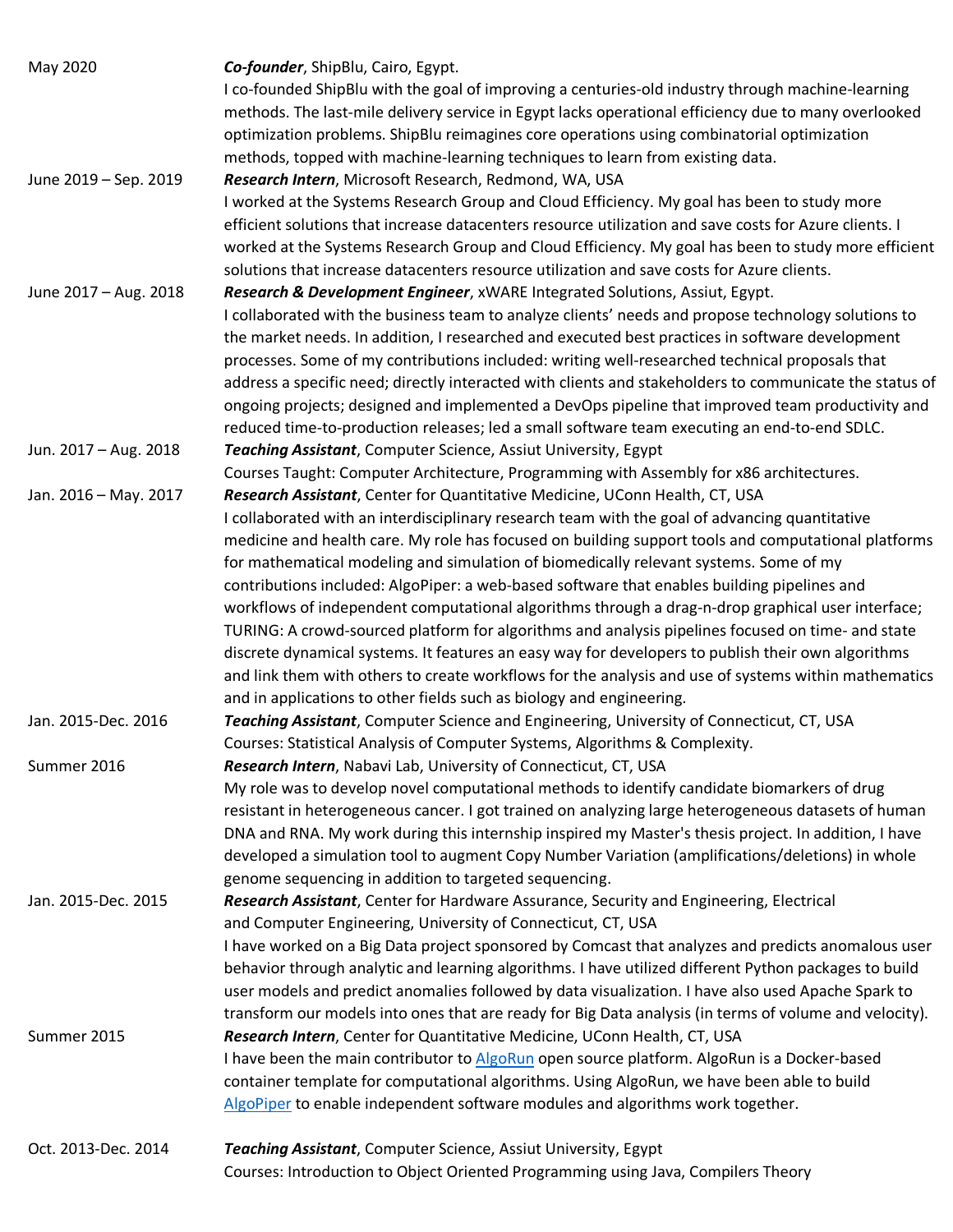# Summer 2012 *Software Engineering Intern*, ITWorx, Cairo, Egypt

Project: School Management System using Microsoft SharePoint technology. I learned Microsoft SharePoint technology, and developed an automated solution for a reporting system using .NET with SharePoint 2010.

#### **Honors and Awards**

- 2019 Richard Newton Young Student Fellowship, Design Automation Conference (DAC'19), Las Vegas, NV, USA
- 2015 UConn Graduate Student Intern of the Year Honorable Mention, University of Connecticut, USA
- 2013 Top 10 Debaters Medal and Award, 2<sup>nd</sup> International Universities Arabic Debating Championship, Al Doha, Qatar
- 2010 One of Top 10 Math Competitors, AUC Math Competition, Cairo, Egypt.
- 2009 Coca-Cola Education Award, Assiut Governorate shield, Assiut Municipal Council shield Teachers Association in Assiut shield

#### **Community**

| 2022             | External Reviewer, IEEE Transactions on Computer Aided Design |
|------------------|---------------------------------------------------------------|
| 2021             | External Reviewer, IEEE Transactions on Computer Aided Design |
| 2020             | External Reviewer, IEEE Design and Test                       |
| $2019 - 2020$    | External Reviewer, AMIA 2019 Annual Symposium                 |
| $2010 -$ Present | A student member in IEEE and ACM                              |

#### **Featured Projects**

Full Portfolio: https://github.com/abdelrahmanhosny?tab=projects

- 2019 DRiLLS Brown University.
	- A Deep Reinforcement Learning Framework for Logic Synthesis [link: https://github.com/scale-lab/DRiLLS]
- 2018 OpenROAD Flow Brown University funded by DARPA A cloud-based application to run a fully automated hardware design flow [link: https://theopenroadproject.org/]
- 2017 MeSHgram NCBI Hackathon, NLM, NIH, Washington DC [link: https://github.com/NCBI-Hackathons] A web-based tool to visually browse co-occurrence of MeSH terms in PubMed.
- 2016 *Integrative Analysis of heterogeneous genomics data for TNBC,* Master's Thesis
- Identifying candidate biomarkers for drug resistance in heterogeneous breast cancer data.
- 2016 *CNV-Sim*, main contributor [link: https://nabavilab.github.io/CNV-Sim] Simulating copy number variations in whole genome and targeted sequencing.
- 2016 *TURING*, main contributor [link: http://www.discretedynamics.org/] A crow-sourced platform for algorithms focused on time- and state-discrete dynamical systems.
- 2016 *AlgoPiper*, main contributor [link: http://algopiper.org/] A visual tool to create pipelines based on AlgoRun packaging system.
- 2016 *Deep learning models on Saccharomyces Cerevisiae*, main contributor [link: http://abdelrahmanhosny.github.io/DL-Cerevesiae/]
	- Confirming DNA origins of replication in Cerevisiae genome using deep learning models.
- 2015 *AlgoRun*, main contributor [link: http://algorun.org/] A Docker-based packaging system for platform-agnostic implemented algorithms.

## **Conferences and Certification**

| January 2020      | Presenter, ASP-DAC'20, Beijing, China                                    |
|-------------------|--------------------------------------------------------------------------|
| January 2020      | Tutorial Speaker, VLSID'20, Bangalore, India                             |
| August 2017       | Presenter, ACM BCB'17, Boston, MA.                                       |
| April 2016        | Speaker at Docker Boston Meetup. Talk link: http://bit.ly/algorun-talk   |
| <b>March 2016</b> | Mentor at Docker Birthday #3, Boston, MA                                 |
| January 2013      | International Software Testing Qualifications Board (ISTQB) - Foundation |
|                   |                                                                          |